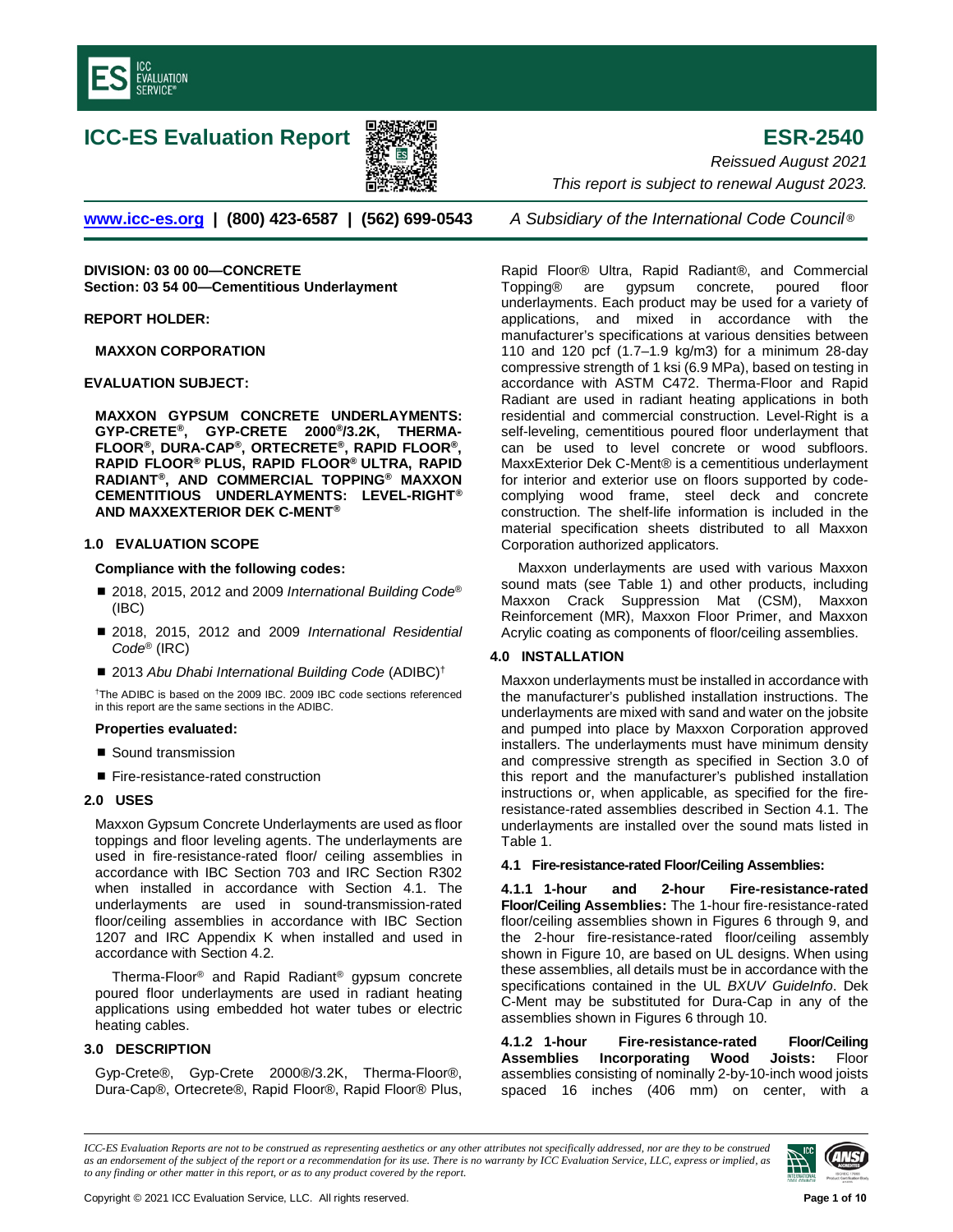$5/8$ -inch-thick (15.9 mm) Type X gypsum ceiling board fastened with 1-inch (25.4 mm) Type S screws, spaced 12 inches (305 mm) on center to  $1\frac{1}{2}$ -inch-wide (38.1 mm), No. 25 gage [0.021 inch (0.538 mm)] resilient channels, which are fastened to each joist with  $11/4$ -inch (31.8 mm) Type W or S screws, a  $5/8$ -inch-thick (15.9 mm) plywood subfloor and minimum  $\frac{3}{4}$ -inch-thick (19.1 mm) Maxxon underlayment topping and covered with one of the floor coverings as described in items 1 through 6 below, qualify as 1-hour fire-resistance-rated assemblies.

- 1. Residential high-grade carpet and cushion: 80-ounceper-square-yard (2.7 kg/m2), 0.97-inch (25 mm) pile carpet and  $\frac{9}{16}$ -inch (14.3 mm) solid urethane-foam pad with reflective silver scrim with or without 3-inchthick (76 mm) fiberglass insulation in the ceiling cavity.
- 2. Residential medium-grade carpet and cushion: 50-ounce-per-square-yard (1.7 kg/m2), 0.59-inch (15 mm) pile carpet and  $1/2$ -inch (12.7 mm) marbleized urethane-foam pad with clear scrim with 3-inch-thick (76 mm) fiberglass insulation in the ceiling cavity.
- 3. Residential low-grade carpet and cushion: 24-ounceper-square-yard (0.814 kg/m2), 0.25-inch (6.4 mm) pile carpet and  $\frac{9}{16}$ -inch (14.3 mm) marbleized foam with clear scrim with or without 3-inch-thick (76 mm) fiberglass insulation in the ceiling cavity.
- 4. Commercial high-grade carpet and cushion: 58-ounceper-square-yard (1.97 kg/m2), 0.437-inch (11 mm) pile carpet and  $0.265$ -inch (6.7 mm), 5 pcf (80 kg/m<sup>3</sup>) prime urethane pad with or without 3-inch-thick (76 mm) fiberglass insulation in the ceiling cavity.
- 5. Commercial medium-grade carpet and cushion: 48-ounce-per-square-yard (1.63 kg/m2), 0.375-inch (9.5 mm) pile carpet and 0.265-inch (6.7 mm), 4 pcf (64 kg/m3) prime urethane pad with or without 3-inchthick (76 mm) fiberglass insulation in the ceiling cavity.
- 6. Commercial low-grade carpet and pad: 22-ounce-persquare-yard (0.746 kg/m2), 0.203-inch (5.2 mm) pile carpet and 0.25-inch (6.4 mm) solid yellow urethane pad with 3-inch-thick (76 mm) fiberglass insulation in the ceiling cavity.

## **4.2 Sound-transmission-rated Floor/ceiling Assemblies:**

The assemblies pictured in Figures 1 through 5, which feature simplified descriptions of the fire-resistance-rated assemblies detailed in Figures 6 through 10, respectively, have a minimum Sound Transmission Class (STC) of 50 and a minimum Impact Isolation Class (IIC) of 50. The manufacturer-specified minimum poured underlayment depth over sound mats is as described in Table 1 for sound rated assemblies. The sound mat shown in Figures 1 through 5 can be removed from the assembly and have the assembly still maintain its sound rating, if carpet and pad are utilized as the floor covering materials. Table 1 identifies the minimum thickness of the underlayment needed if the sound mat is removed.

The assemblies described in Section 4.1.2 are soundtransmission-rated assemblies with a minimum STC of 50 and a minimum IIC of 50.

Care must be taken during the selection and installation of all building components to achieve the stated soundtransmission ratings. Sound flanking paths such as penetrations or openings in construction assemblies must be sealed, lined, insulated, or otherwise treated to maintain

the required ratings in accordance with Section 1207 of the IBC or Appendix K of the IRC, as applicable.

#### **4.3 Alternate One-hour Fire-resistance-rated Construction to Double Wood Floor Assembly Shown in 2018, 2015 and 2012 IBC Table 721.1(3) (2009 IBC Table 720.1(3)) (Footnote m):**

As an alternate to the double wood floor,  $5\frac{1}{8}$ -inch-thick (15.9 mm) plywood subfloor covered with  $\frac{3}{4}$ -inch-thick (19.1 mm) underlayment, with one coat of latex bonder applied to the subfloor prior to installation of the underlayment, is acceptable. The latex bonder liquid latex, 48-50 percent solids diluted 1:1 with water, is applied at a rate of 300 square feet per gallon (7.4 m<sup>2</sup>/L).

Note: Since Footnote n of IBC Table 721.1(3) [2009 IBC Table 720.1(3)] applies to the assembly described in Footnote m of IBC Table 721.1(3) [2009 IBC Table 720.1(3)], they also apply to the alternate assembly described above.

## **5.0 CONDITIONS OF USE**

The underlayments described in this report comply with, or are suitable alternatives to what is specified in, those codes listed in Section 1.0 of this report, subject to the following conditions:

- **5.1** Installation must comply with this report, the manufacturer's published instructions and the applicable code. In the event of a conflict between the manufacturer's published installation instructions and this report, this report governs.
- **5.2** Installation is by applicators authorized by Maxxon Corporation.
- **5.3** For the floor coverings specified in Section 4.1, compliance with the applicable requirements of IBC Section 804 is outside the scope of this report.
- **5.4** Use of Maxxon underlayments as components of fire classified roof coverings is outside the scope of this report.

#### **6.0 EVIDENCE SUBMITTED**

- **6.1** Product literature and quality documentation.
- **6.2** Report of fire resistance testing, and engineering analysis based on physical properties of the gypsum concrete underlayments.
- **6.3** Reports of sound transmission testing in accordance with ASTM E492, ASTM E90, ASTM E1007, and ASTM E336; and engineering analysis.
- **6.4** Reports of density and compressive strength testing.

#### **7.0 IDENTIFICATION**

- **7.1** The bags of underlayment mix are identified with the Maxxon Corporation name, the product name, the manufacturing plant identifier, the date of manufacture, and the evaluation report number (ESR-2540).
- **7.2** The report holder's contact information is the following:

**MAXXON CORPORATION 920 HAMEL ROAD HAMEL, MINNESOTA 55340 (763) 478-9600 [www.maxxoncorporation.com](http://www.maxxoncorporation.com/)**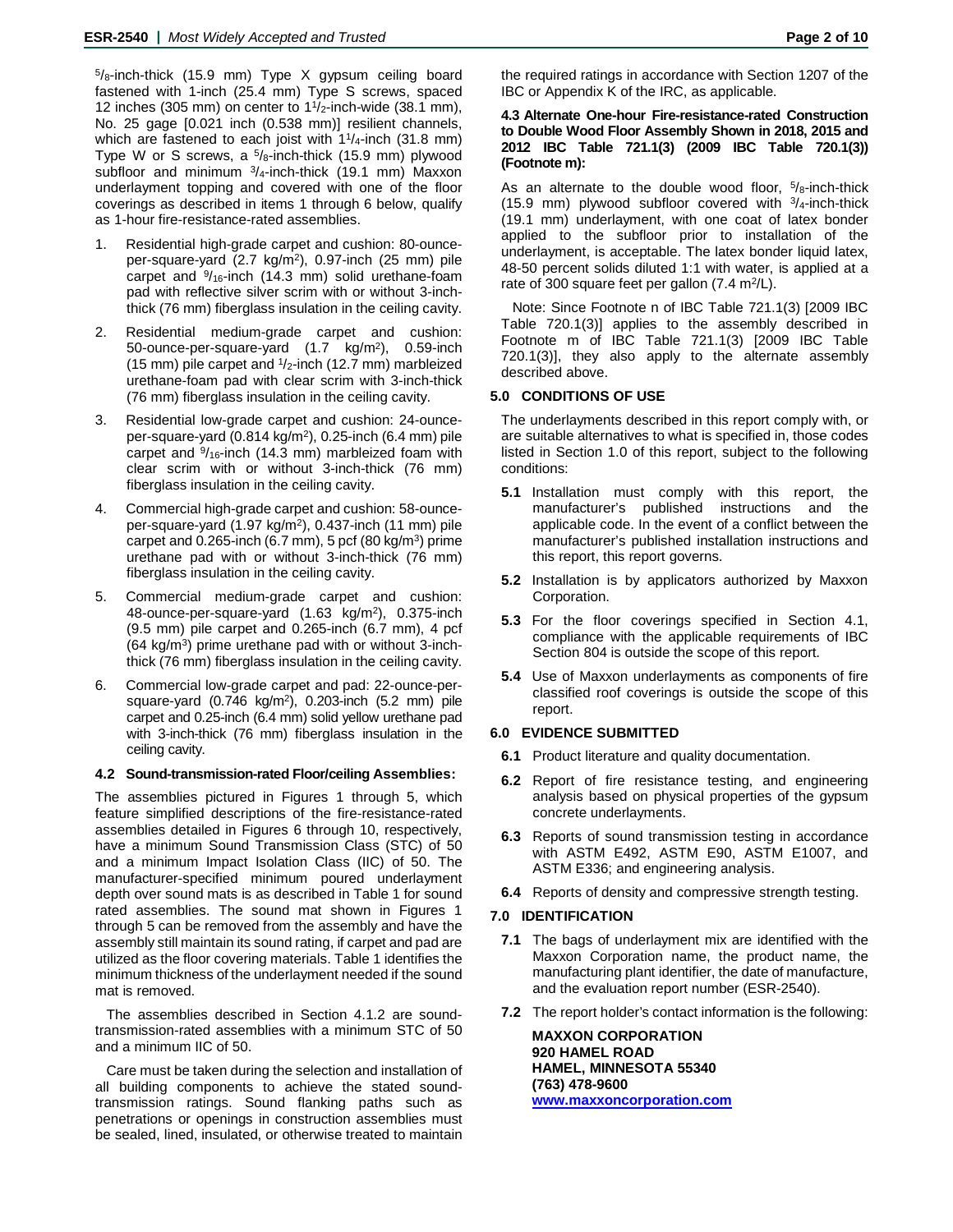| <b>SOUND MAT MATERIALS</b>                                                            | <b>MINIMUM UNDERLAYMENT DEPTH</b>                                                  |
|---------------------------------------------------------------------------------------|------------------------------------------------------------------------------------|
| Acousti-Mat <sup>®</sup> I                                                            | $^{3}/_{4}$ "                                                                      |
| Acousti-Mat <sup>®</sup> II (including HP)                                            | 1"                                                                                 |
| Acousti-Mat®3 (including HP) (w/ optional reinforcement)                              | $1^{1}/2$ "                                                                        |
| Enkasonic <sup>®</sup> 9110 (including HP)                                            | 1"                                                                                 |
| Acousti-Mat <sup>®</sup> SD (w/ optional reinforcement)                               | $1^{1}/2$ "                                                                        |
| Acousti-Mat <sup>®</sup> LP                                                           | $^{3}/_{4}$ "                                                                      |
| Acousti-Mat <sup>®</sup> LPR                                                          | $^{3}/_{4}$ "                                                                      |
| Where no sound mat is installed, minimum depth of<br>underlayment must be as follows: | $\frac{3}{4}$ " over wood, 1" over steel, $\frac{3}{8}$ " over<br>precast concrete |

**TABLE 1—MINIMUM UNDERLAYMENT DEPTH OVER SOUND MAT1**

1 For **SI:** 1 inch = 25.4 mm.

| <b>ABBREVIATION</b> | <b>FLOOR TOPPING TYPE</b> | <b>ABBREVIATION</b> | <b>FLOOR TOPPING TYPE</b> |
|---------------------|---------------------------|---------------------|---------------------------|
| GC.                 | Gyp-Crete                 | <b>RFP</b>          | Rapid Floor Plus          |
| GC 2000             | Gyp-Crete 2000/3.2k       | <b>RFU</b>          | Rapid Floor Ultra         |
| T-F.                | Therma-Floor              | <b>RFR</b>          | Rapid Radiant             |
| D-C                 | Dura-Cap                  | $L-R$               | Level Right               |
| Ortecrete           | Ortecrete                 | <b>DCM</b>          | Dek C-Ment                |
| RF.                 | Rapid Floor               | CТ                  | <b>Commercial Topping</b> |



#### 1. Flooring system.

a. Subflooring topped with Maxxon Corp Type D-C, GC, GC 2000, L-R, T-F, CT, DCM, or Rapid Floor Systems Type RF, RFP, RFU, RFR, or Ortecrete floor topping mixture with optional metal lath, Maxxon Corp Crack Suppression Mat (CSM) or Maxxon Reinforcement, and floor mat options as follows:

- i. Maxxon Floor Primer and Maxxon Corp Acousti-Mat I or Acousti-Mat II.<br>ii. Maxxon Floor Primer and Acousti-Mat 3 with optional CSM, MR, or met Maxxon Floor Primer and Acousti-Mat 3 with optional CSM, MR, or metal
- lath. iii. Maxxon Floor Primer and Maxxon Corp Enkasonic 9110.
- 
- iv. Maxxon Corp Acousti-Mat LPR. Maxxon Floor Primer optional.
- 2. I-Joists.
- Insulation. 4. Resilient channels.
- 5. Gypsum board.
- 6. Finish system (not shown).
- 

#### **FIGURE 1—SOUND RATED ASSEMBLY INCORPORATING I-JOISTS**



- 1. Flooring system.
	- a. Subflooring topped with Maxxon Corp Type D-C, GC, GC 2000, L-R, T-F, CT, DCM, or Rapid Floor Systems Type RF, RFP, RFU, RFR, or Ortecrete floor topping mixture with optional metal lath, Maxxon Corp Crack Suppression Mat (CSM) or Maxxon Reinforcement (MR) and floor mat options as follows:
		- i. Maxxon Floor Primer and Maxxon Corp Acousti-Mat I or Acousti-Mat II.
		- ii. Maxxon Floor Primer and Acousti-Mat 3 with optional CSM, MR, or metal lath.
		- iii. Maxxon Floor Primer and Maxxon Corp Enkasonic 9110.<br>iv. Maxxon Corp Acousti-Mat LPR Maxxon Floor Primer opt
		- Maxxon Corp Acousti-Mat LPR. Maxxon Floor Primer optional.
- 2. Trusses.
- 3. Insulation.
- Resilient channels.
- 5. Gypsum board.
- 6. Finish system (not shown).

#### **FIGURE 2—SOUND RATED ASSEMBLY INCORPORATING TRUSSES**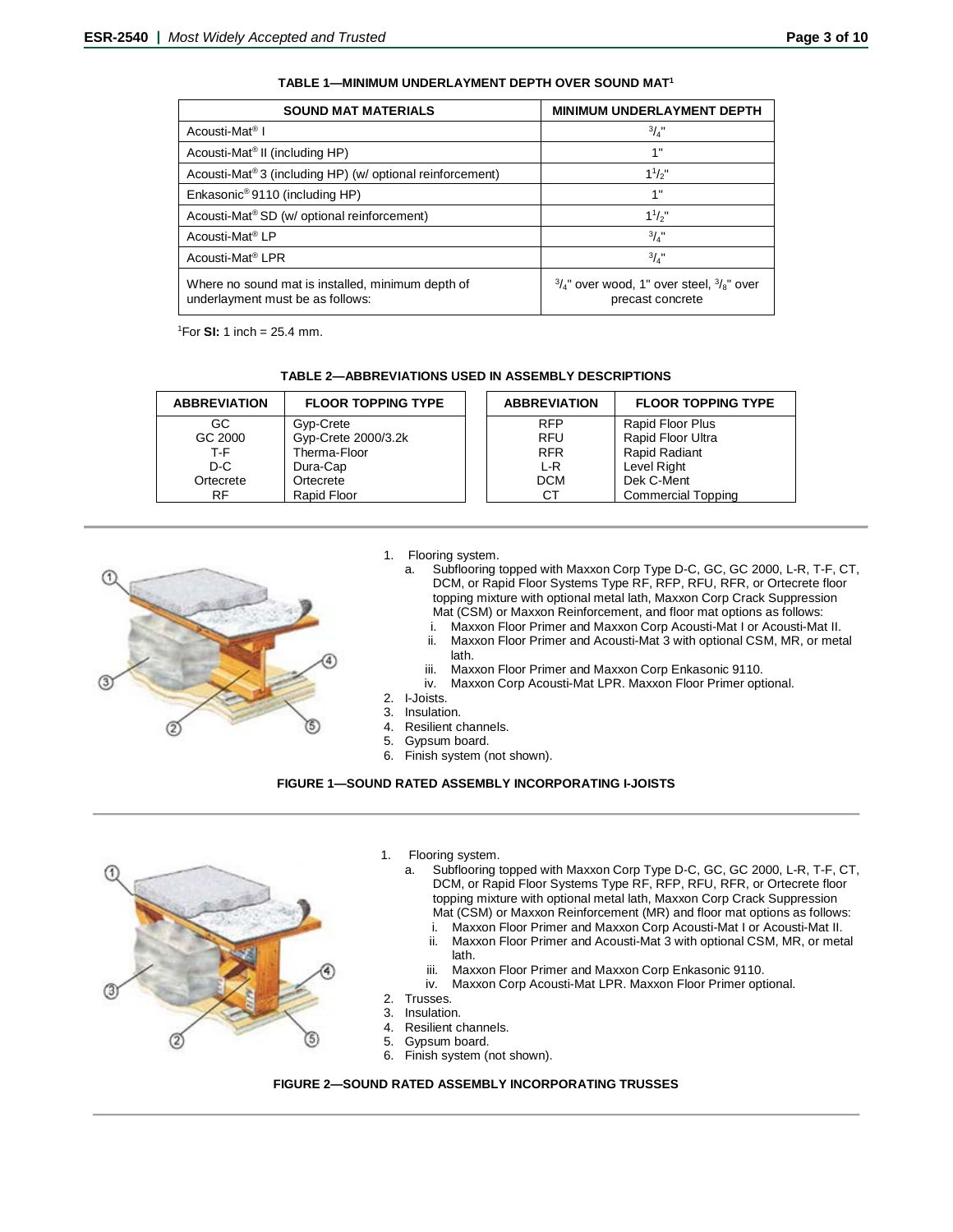- 1. Flooring system.
- a. Subflooring topped with Maxxon Corp Type D-C, GC, GC 2000, L-R, T-F, CT, T DCM, or Rapid Floor Systems Type RF, RFP, RFU, RFR, or Ortecrete floor topping mixture with optional metal lath, Maxxon Corp Crack Suppression Mat (CSM), or Maxxon Reinforcement (MR) and floor mat options as follows: i. Maxxon Floor Primer and Maxxon Corp Acousti-Mat I or Acousti-Mat II. Maxxon Floor Primer and Acousti-Mat 3 with optional CSM, MR, or metal lath. iii. Maxxon Floor Primer and Maxxon Corp Enkasonic 9110. iv. Maxxon Corp Acousti-Mat LPR. Maxxon Floor Primer optional. 2. Cross bridging (not shown). 3. Wood joists. 4. Insulation. 5. Resilient channels.
	- 6. Gypsum board.<br>7. Battens (not she Battens (not shown).
	- 8. Finish system (not shown).

#### **FIGURE 3—SOUND RATED ASSEMBLY INCORPORATING WOOD JOISTS**



- 1. Steel deck.
- 2. Floor topping and floor mat. Maxxon Corp Type D-C, L-R, or CT; Maxxexterior D-CM; Rapid Floor Systems RFU or Ortecrete floor topping mixture over acrylic by Maxxon Corp and floor mat options as follows:
	- i. Maxxon Corp Acousti-Mat I, Acousti-Mat II, Acousti-Mat 3, or Enkasonic 9110.
	-
	- ii. Maxxon Corp Acousti-Mat LPR.<br>iii. Maxxon Corp Acousti-Mat SD. Maxxon Corp Acousti-Mat SD.
	-
- 3. Steel joists. 4. Joist bridging (not shown).
- 5. Resilient channels.
- 6. Gypsum board.<br>7. Insulation.
- Insulation.
- 8. Finish system (not shown).

## **FIGURE 4—SOUND RATED ASSEMBLY INCORPORATING STEEL JOISTS**



- 1. Floor topping.
	- Maxxon Corp Type D-C, GC, GC 2000, L-R, T-F, CT, DCM or Rapid Floor Systems RF, RFP, RFU, RFR, or Ortecrete floor topping mixture floor topping mixture with optional metal lath, Maxxon Corp Crack Suppression Mat (CSM), or Maxxon Reinforcement (MR) and floor mat options as follows:
		- i. Maxxon Floor Primer and Maxxon Corp Acousti-Mat I or Acousti-Mat II.<br>ii Maxxon Floor Primer and Acousti-Mat 3 with optional CSM MR, or metal
		- Maxxon Floor Primer and Acousti-Mat 3 with optional CSM, MR, or metal lath.
		- iii. Maxxon Floor Primer and Maxxon Corp Enkasonic 9110.
	- iv. Maxxon Corp Acousti-Mat LPR. Maxxon Floor Primer optional.
- 2. Precast concrete units.
- 3. Grouted full length expansion joint.

#### **FIGURE 5—SOUND RATED ASSEMBLY INCORPORATING PRECAST CONCRETE UNITS**



following:

**Subflooring** — Min 19/32 in. thick T & G wood structural panels installed perpendicular to trusses with joints staggered 4 ft. Plywood or nonveneer

APA rated panels secured to trusses with construction adhesive and No. 6d ring shank nails spaced 12 in. OC along each truss. Staples having equal or greater withdrawal and lateral resistance strength may be substituted for the 6d nails.

**Vapor Barrier - (Optional)** — Nom 0.030 in. thick commercial asphalt saturated felt.

**Floor Mat Materials\* - (Optional)** — Nom 1/4 in. thick floor mat material loose laid over the subfloor. Maxxon Floor Primer to be applied to the surface of the mat prior to the floor topping placement. When floor mat material is used, min thickness of floor topping mixture is 1 in. Floor topping thickness a min 3/4 in. over Acousti-Mat I floor mat.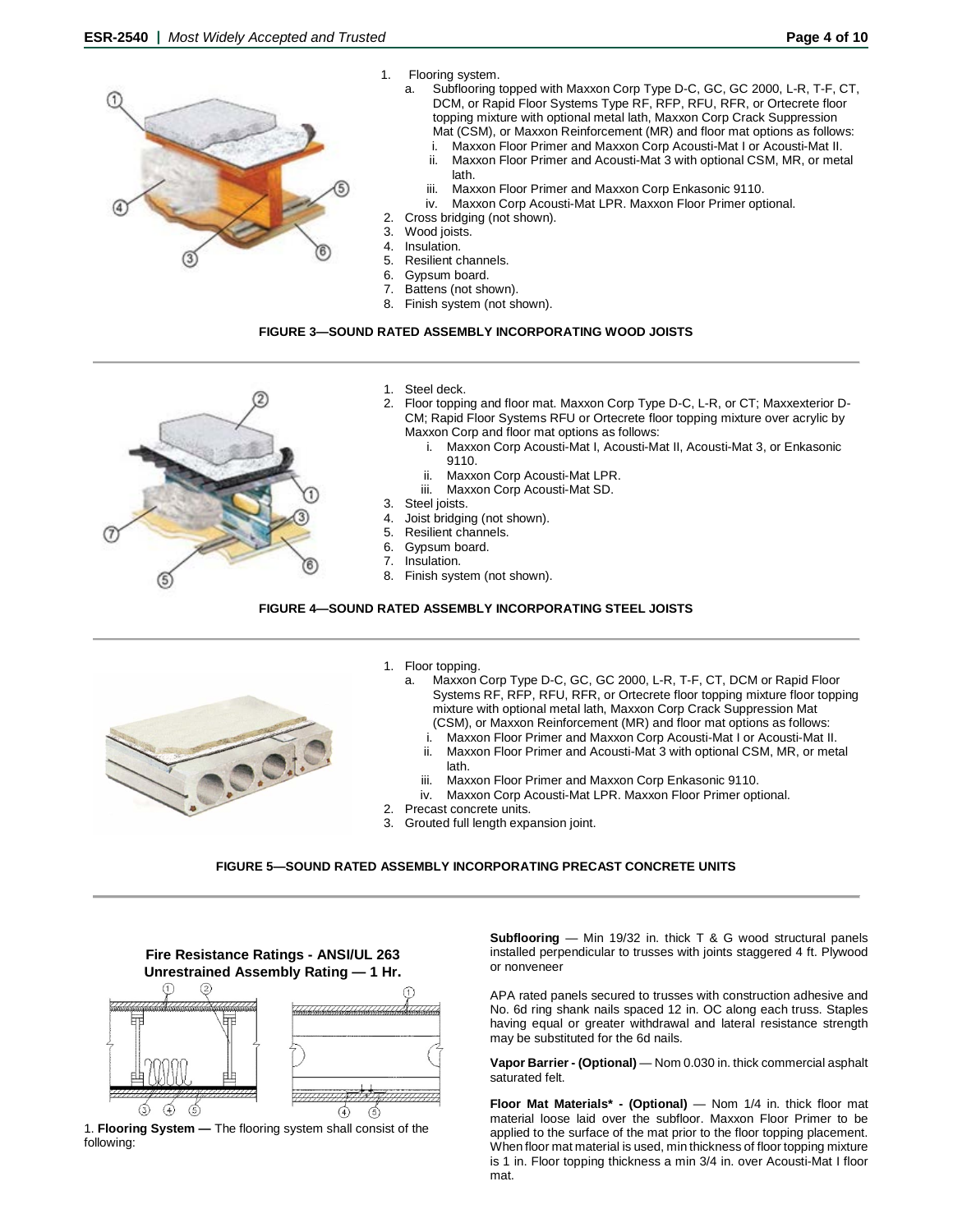**MAXXON CORP** — Type Acousti-Mat I, Acousti-Mat II, Acousti-Mat II HP.

**Alternate Floor Mat Materials\*** — Nom 0.8 in. thick floor mat material loose laid over the subfloor with Crack Suppression Mat (CSM) loose laid over the floor mat material. Floor topping thickness shall be min 1-1/2 in.

**MAXXON CORP** — Type Acousti-Mat 3, Acousti-Mat 3 HP, Crack Suppression Mat (CSM), Maxxon Reinforcement (MR)

**Metal Lath** — (Alternate to Crack Suppression Mat (CSM)) — 3/8 in. expanded galvanized steel diamond mesh, 3.4 lbs/sq yd loose laid over the floor mat material. Floor topping thickness shall be min 1-1/2 in.

**Alternate Floor Mat Materials\*** — Nom 0.4 in. thick floor mat material loose laid over the subfloor. Maxxon Floor Primer to be applied to the surface of the mat prior to the floor topping placement. Floor topping thickness shall be min 1 in.

**MAXXON CORP** — Type Enkasonic 9110, Enkasonic 9110 HP.

**Metal Lath** (Optional) — For use with floor mat materials, 3/8 in. expanded galvanized steel diamond mesh, 3.4 lbs/sq yd or Maxxon Corp. UL Classified Crack Suppression Mat (CSM) loose laid over the floor mat material. Floor topping thickness shall be min 1 in.

**MAXXON CORP** — Type Crack Suppression Mat (CSM), Maxxon Reinforcement (MR)

**Fiber Glass Mesh Reinforcement** — (Optional) — Maxxon Corp's "Maxxon Reinforcement (MR)" for use with or as an alternate to CSM or metal lath reinforcement, the materials consists of a plastic coated non-woven fiber glass mesh grid intended to suppress cracks in the Floor Topping Mixture.

**Alternate Floor Mat Materials\*** — (Optional) — Nom 0.2 in. thick floor mat material loose laid over the subfloor. Maxxon Floor Primer may be applied to the surface of the mat prior to the floor topping placement. Floor topping thickness shall be as specified under Floor Topping Mixture.

**MAXXON CORP** — Type Acousti-Mat LP-R

**Finish Flooring - Floor Topping Mixture\*** — Min 3/4 in. thickness of floor topping mixture depending upon floor mat system as specified above, having a min compressive strength of 1000 psi. Mixture shall consist of 3 to 7 gal of water to 80 lbs of floor topping mixture to 1.0 to 2.1 cu ft of sand.

**MAXXON CORP** — Type D-C, GC, GC2000, L-R, T-F, CT

**Alternate Finish Flooring - Floor Topping Mixture\*** — Min 3/4 in. thickness of floor topping mixture depending upon floor mat system as specified above, having a min compressive strength of 1200 psi. Mixture shall consist of 4 to 7 gal of water to 80 lbs of floor topping mixture to 1.4 to 1.9 cu ft of sand.

**RAPID FLOOR SYSTEMS** — Type RF, RFP, RFU, RFR, Ortecrete

2. **Structural Wood Members\* —** Min 9-1/2 in. deep "I" shaped wood joists spaced at a max of 19.2 in. OC, and blocked at the ends using 2 in. by 10 in. wood members. Min joists bearing on plates shall be 5- 1/2 in. Joists secured to the bearing plates with two 8d or 10d nails at each end. Spacing may be increased when **Batts and Blankets\*** (Item 3B) is used.

**WEYERHAEUSER NR** — Types TJI® 360, TJI® 560, TJI®/L65, TJI®/L90, TJI®/H90, TJI®/HD90, TJI®/HS90, TJI® 100C, TJI® 300C.

3. **Insulation - Batts and Blankets\* —** (Optional) — Glass fiber insulation, secured to the subflooring with staples, or to the wood joists with 0.090 in. diam galv steel wires, or draped over the resilient channel/gypsum panel (or Steel Framing Members/gypsum panel) ceiling membrane. Any thickness of glass fiber insulation bearing the UL Classification Marking as to Surface Burning Characteristics and/or Fire Resistance.

3A. **Insulation - Loose Fill Material\* —** As an alternate to Item 3 — Any thickness of loose fill material bearing the UL Classification Marking for Surface Burning Characteristics, applied within the concealed space, over the resilient or furring channel/gypsum panel or Steel Framing Members/gypsum panel ceiling membrane.

3B. **Insulation - Batts and Blankets\* —** (For Use When **Structural Wood Members\*** are spaced 24 in OC) — Min. 1 in. thick glass fiber insulation bearing the UL Classification Marking as to Surface Burning Characteristics and/or Fire Resistance draped over the resilient channel/gypsum panel (or Steel Framing Members/gypsum panel) ceiling membrane.

4. **Furring Channels —** Resilient channels formed of 25 MSG thick galv steel. Installed perpendicular to the joists, spaced a max of 24 in. OC when no insulation is fitted in the concealed space, or 16 in. OC when insulation is fitted in the concealed space. Two courses of resilient channel positioned 6 in. OC at gypsum panel butt-joints (3 in. from each end of wallboard). Channels oriented opposite at gypsum panel butt-joints. Channel splices overlapped 4 in. beneath wood trusses. Channels secured to each truss with 1-1/4 in. long Type S screws.

5. **Gypsum Board\* —** Two layers of 1/2 in. or 5/8 in. thick by 4 ft wide gypsum panels, installed perpendicular to resilient channels (Item 4). The base layer of panels screw-attached to the resilient channels with 1 in. long Type S screws spaced 8 in. OC at the butt joints and 16 in. OC in the field of the panel. The face layer screw-attached to the resilient channels with 1-5/8 in. Type S screws spaced 8 in. OC and 1-1/2 in. Type G screws spaced 8 in. OC at the butt joints located midspan between resilient channels.

**CGC INC** — 1/2 in. Type C, IP-X2, IPC-AR; 5/8 in. Type C, SCX, IP-X1, IP-X2.

**GEORGIA-PACIFIC GYPSUM LLC** — Types 5, DAPC

**UNITED STATES GYPSUM CO** — 1/2 in. Type C, IP-X2, IPC-AR; 5/8 in. Type C, SCX, IP-X1, IP-X2.

**USG MEXICO S A DE C V** — 1/2 in. Type C, IP-X2, IPC-AR; 5/8 in. Type C, SCX, IP-X1, IP-X2.

6. **Finishing System —** Fiber tape embedded in compound over joints and exposed nail heads, covered with compound with edges of compound feathered out. As an alternate, nom 3/32 in. thick gypsum veneer plaster may be applied to the entire surface of classified veneer baseboard. Joints reinforced.

\*Bearing the UL Classification Mark

**FIGURE 6—1-HOUR FLOOR/CEILING ASSEMBLY INCORPORATING WOOD I-JOISTS**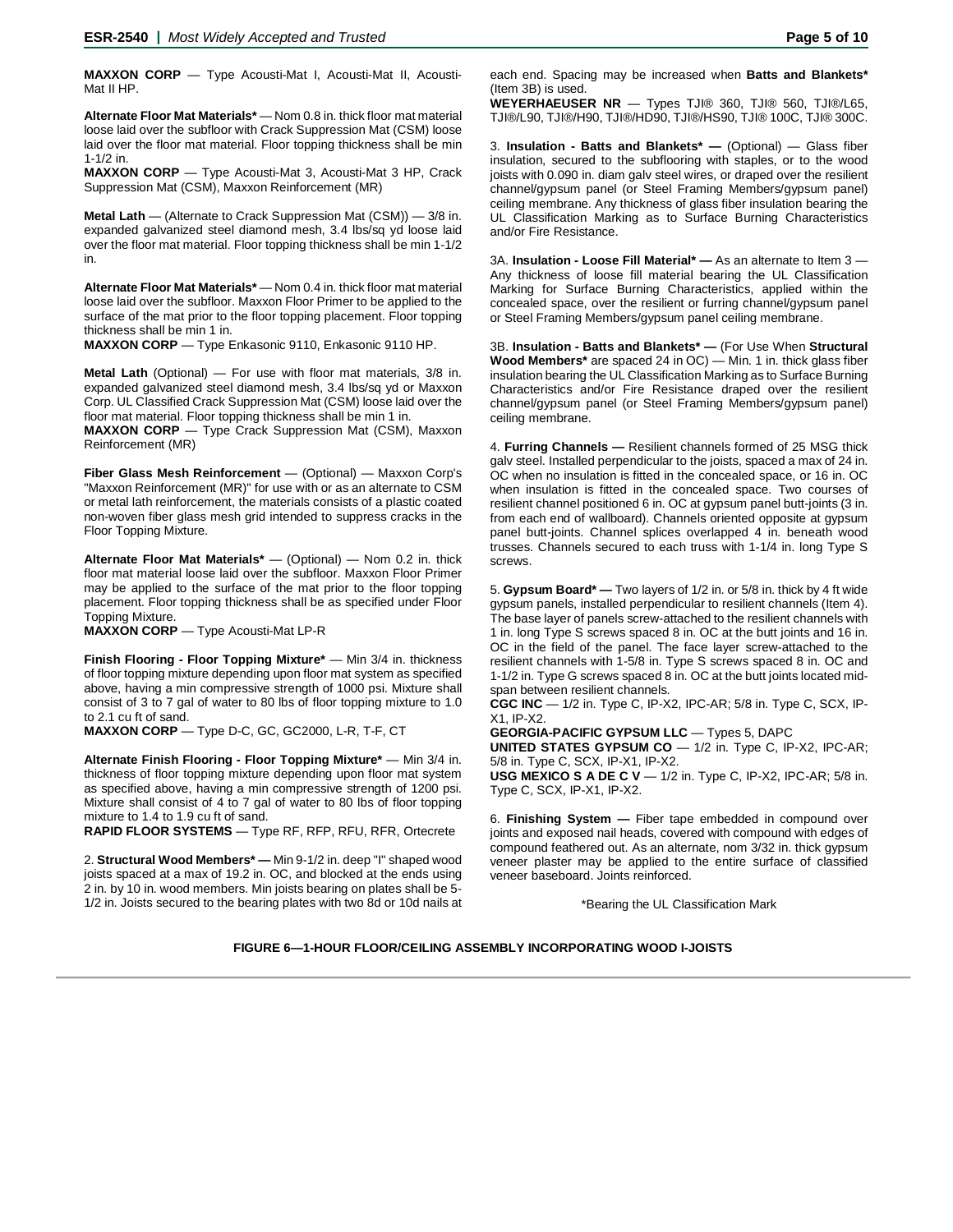**Fire Resistance Ratings - ANSI/UL 263 Unrestrained Assembly Rating — 1 Hr. Finish Rating — 24 or 25 Min (See Item 5)**



1. **Flooring System —** The flooring system shall consist of the following:

**Subflooring** — Min 15/32 or 19/32 in. thick wood structural panels, min grade "C-D" or "Sheathing". Face grain of plywood or strength axis of panel to be perpendicular to trusses with joints staggered.

**Floor Mat Materials\* - (Optional)** — Nom 1/4 in. thick floor mat material loose laid over the subfloor. Maxxon Floor Primer to be applied to the surface of the mat prior to the floor topping placement. When floor mat material is used, min thickness of floor topping mixture is 1 in. Floor topping thickness a min 3/4 in. over Acousti-Mat I floor mat.

**MAXXON CORP** — Type Acousti-Mat I, Acousti-Mat II, Acousti-Mat II HP.

**Alternate Floor Mat Materials\*** - (Optional) - Nom 0.8 in. thick floor mat material loose laid over the subfloor with Crack Suppression Mat (CSM) loose laid over the floor mat material. Floor topping thickness shall be min 1-1/2 in.

**MAXXON CORP** — Type Acousti-Mat 3, Acousti-Mat 3 HP, Crack Suppression Mat (CSM), Maxxon Reinforcement (MR)

**Metal Lath** (Alternate to Crack Suppression Mat (CSM)) - 3/8 in. expanded galvanized steel diamond mesh, 3.4 lbs/sq yd loose laid over the floor mat material. Floor topping thickness shall be min 1-1/2 in.

**Alternate Floor Mat Materials\*** - (Optional) — Nom 0.4 in. thick floor mat material loose laid over the subfloor. Maxxon Floor Primer to be applied to the surface of the mat prior to the floor topping placement. Floor topping thickness shall be min 1 in.

**MAXXON CORP** — Type Enkasonic 9110, Enkasonic 9110 HP.

**Metal Lath** (Optional) — For use with floor mat materials, 3/8 in. expanded galvanized steel diamond mesh, 3.4 lbs/sq yd or Maxxon Corp. UL Classified Crack Suppression Mat (CSM) loose laid over the floor mat material. Floor topping thickness shall be min 1 in.

**MAXXON CORP** — Type Crack Suppression Mat (CSM), Maxxon Reinforcement (MR)

**Fiber Glass Mesh Reinforcement** — (Optional) — Maxxon Corp's "Maxxon Reinforcement (MR)" for use with or as an alternate to CSM or metal lath reinforcement, the materials consists of a plastic coated non-woven fiber glass mesh grid intended to suppress cracks in the Floor Topping Mixture.

**Alternate Floor Mat Materials\*** — (Optional) — Nom 0.2 in. thick floor mat material loose laid over the subfloor. Maxxon Floor Primer may be applied to the surface of the mat prior to the floor topping placement. Floor topping thickness shall be as specified under Floor Topping Mixture.

**MAXXON CORP** — Type Acousti-Mat LP-R

**Finish Flooring - Floor Topping Mixture\*** — Min 3/4 or 1 in. thickness of floor topping mixture for min 19/32 or min 15/32 in. thick wood structural panels respectively, having a min compressive strength of 1000 psi. Mixture shall consist of 3 to 7 gal of water mixed with 80 lbs of floor topping mixture and 1.0 to 2.1 cu ft of sand. **MAXXON CORP** — Types D-C, GC, GC 2000, L-R, T-F, CT

**Alternate Finish Flooring - Floor Topping Mixture\*** — Min 3/4 or 1 in. thickness of floor topping mixture for min 19/32 or min 15/32 in. thick wood structural panels respectively, having a min compressive strength of 1200 psi. Mixture shall consist of 4 to 7 gal of water mixed with 80 lbs of floor topping mixture and 1.4 to 1.9 cu ft of sand. **RAPID FLOOR SYSTEMS** — Types RF, RFP, RFU, RFR, Ortecrete

**Alternate Floor Mat Materials\*** - (Optional with Alternate Finish Flooring) — Nom 0.2 in. thick floor mat material loose laid over the subfloor. Maxxon Floor Primer may be applied to the surface of the mat prior to the floor topping placement. Floor topping thickness shall be as specified under **Floor Topping Mixture. MAXXON CORP** — Type Acousti-Mat LP-R

2. **Trusses —** Parallel chord trusses spaced a max of 24 in. OC fabricated from nom 2 by 4 lumber, with lumber oriented vertically or horizontally. Min truss depth is 18 in. Min truss depth is 12 in. when used with Item 7C and Item 4, 4A and 4B are not employed. Truss members secured together with min 0.036 in. thick galv steel plates. Plates have 5/16 in. long teeth projecting perpendicular to the plane of the plate. The teeth are in pairs facing each other (made by the same punch), forming a split tooth type plate. Each tooth has a chisel point on its outside edge with these points being diagonally opposite each other for each pair. The top half of each tooth has a twist for stiffness. The pairs are repeated on approximately 7/8 in. centers with four rows of teeth per inch of plate width.

3. **Air Duct\* (Optional) —** Any UL Class 0 or Class 1 flexible air duct installed in accordance with the instructions provided by the damper manufacturer

4. **Ceiling Damper\* - (Optional. To be used with Air Duct Item 3.) —** For use with min 18 in. deep trusses. Max nom area shall be 324 sq in. Max square size shall be 18 in. by 18 in. Rectangular sizes not to exceed 324 sq in. with a max width of 18 in. Max height of damper shall be 14 in. Aggregate damper openings shall not exceed 162 sq in. per 100 sq ft of ceiling area. Damper installed in accordance with the manufacturers installation instructions provided with the damper. A steel grille (Item 9) shall be installed in accordance with installation instructions.

**C&S AIR PRODUCTS** — Model RD-521 **POTTORFF** — Model CFD-521

4A. **Alternate Ceiling Damper\* —** Max nom area shall be 196 sq in. Max square size shall be 14 in. by 14 in. Rectangular sizes not to exceed 196 sq in. with a max width of 26 in. Max height of damper shall be 7 in. Aggregate damper openings shall not exceed 98 sq in. per 100 sq ft of ceiling area. Damper installed in accordance with the manufacturers installation instructions provided with the damper. A steel grille (Item 9) not to exceed  $144$  in.<sup>2</sup> shall be installed in accordance with installation instructions.

**C&S AIR PRODUCTS** — Model RD-521-BT **POTTORFF** — Model CFD-521-BT.

4B. **Alternate Ceiling Damper\* —** For use with min. 18 in. deep trusses. Max. nom area shall be 349 sq in. Max. overall length and width shall not exceed 18-11/16 in. by 18-11/16 in. with max. 16 in. by 16 in. register opening. Aggregate damper openings shall not exceed 175 sq in. per 100 sq ft of ceiling area. Damper installed in accordance with the manufacturers installation instructions provided with the damper. An aluminum or steel grille (Item 9) shall be installed in accordance with installation instructions.

**MIAMI TECH INC** — Model Series RxCRD, RxCRDS or RxCRPD

5. **Batts and Blankets\* - (Optional With Items 7 and 7B; Required With Item 7A)** — Glass fiber or mineral wool insulation bearing the UL Classification Marking as to Surface Burning Characteristics and/or Fire Resistance. When the resilient channels (Item 6) or furring channels (Item 6A) are spaced 16 in. OC, the insulation shall be a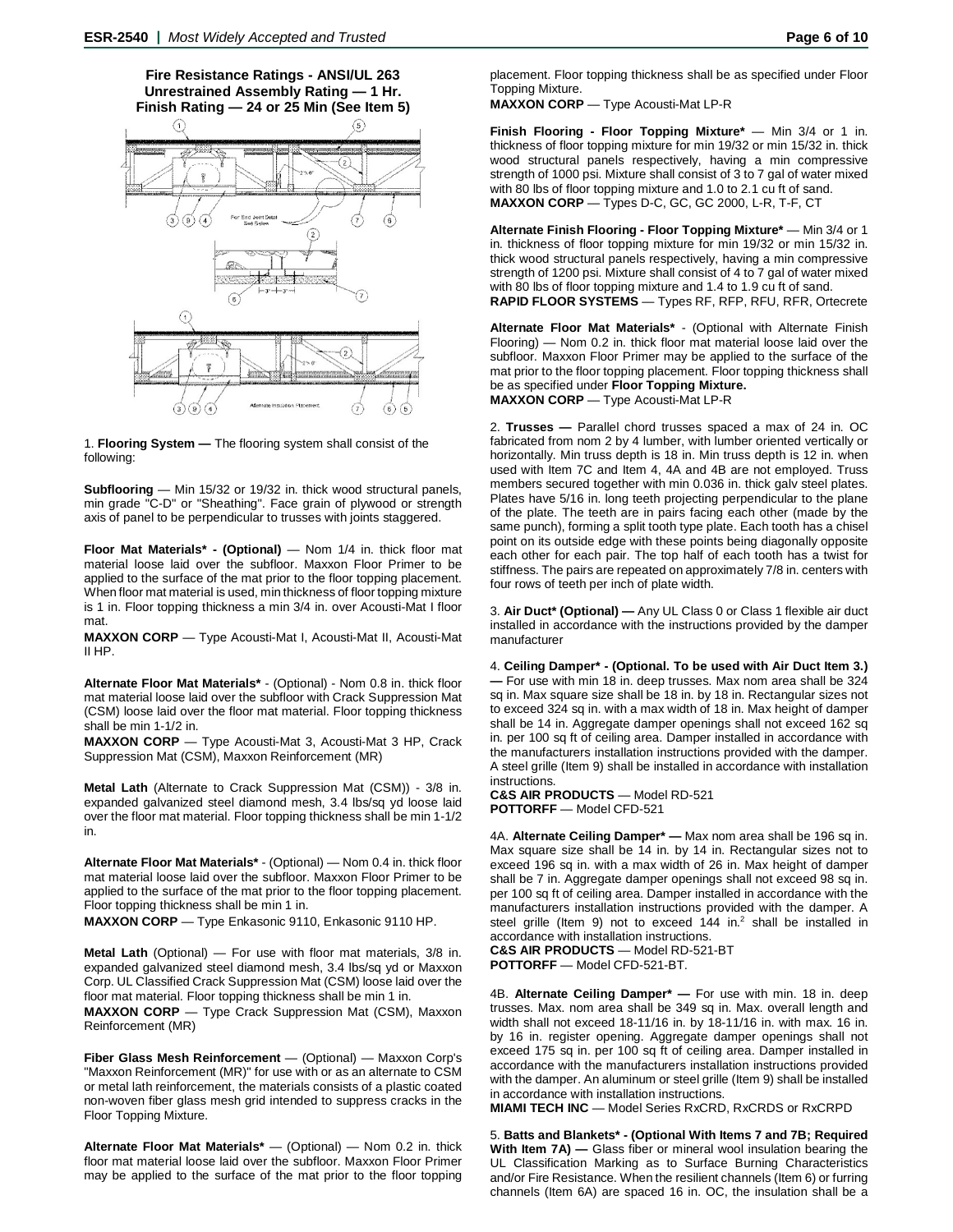max of 3-1/2 in. thick, and shall be secured against the subflooring with staples at 12 in. OC or held suspended in the concealed space with 0.090 in. diam galv steel wires attached to the wood trusses at 12 in. OC. When the resilient channels (Item 6) or furring channels (Item 6A) are spaced a max of 12 in. OC or when the Steel Framing Members (Item 6B) are used, there is no limit in the overall thickness of insulation, and the insulation can be secured against the subflooring, held suspended in the concealed space or draped over the resilient or furring channels (or Steel Framing Members) and gypsum panel membrane. When **Steel Framing Members** (Item 6C) are used, max 3-1/2 in. thick insulation shall be draped over the furring channels (Item 6Ca) and gypsum board ceiling membrane, and friction-fitted between trusses and Steel Framing Members (Item 6Cd). The finished rating has only been determined when the insulation is secured to the subflooring.

5A. **Fiber, Sprayed\* —** (Dry Dense Packed 100% Borate Formulation) — As an alternate to Item 5 — When used, the resilient channel and gypsum board attachment is modified as specified in Items 6 and 7 and wire mesh (Item 10) shall be attached to the furring channels to facilitate installation of the material. The finished rating when Fiber, Sprayed is used has not been determined. The fiber is applied without water or adhesive at a nominal dry density of 3.5 lb/ft<sup>3</sup>, in accordance with the application instructions supplied with the product. When Item 5A (Fiber, Sprayed) is used, two layers of gypsum board required as described in Item 7. Not evaluated for use with Item 6B, 6C or 6D.

**U S GREENFIBER LLC** — INS735, INS745, INS765LD & INS770LD to be used with dry application only.

5B. **Fiber, Sprayed\* —** (Loose Fill 100% Borate Formulation) — As an alternate to Items 5 and 5A — The finished rating when Fiber, Sprayed is used has not been determined. The fiber is applied without water or adhesive at a minimum dry density of 0.5 lb/ft<sup>3</sup> and at a max thickness of 3-1/2 in., in accordance with the application instructions supplied with the product. Wire mesh (Item 10) shall be attached to the furring channels to facilitate installation of the material. When Item 5B (Fiber, Sprayed) is used, two layers of gypsum board required as described in Item 7. Not evaluated for use with Item 6B, 6C or 6D. **U S GREENFIBER LLC** — INS735, INS745, INS765LD & INS770LD to be used with dry application only.

6. **Furring Channels —** Resilient channels, formed of 25 MSG thick galv steel, spaced 16 in. OC perpendicular to trusses. When insulation (Items 5, 5A, 5B) is draped over the resilient channel/gypsum board ceiling membrane, the spacing shall be reduced to 12 in. OC. Channels secured to each truss with 1-1/4 in. long Type S bugle head steel screws. Channels overlapped 4 in. at splices. Two channels, spaced 6 in OC, oriented opposite each gypsum board end joint as shown in the above illustration. Additional channels shall extend 6 in beyond each side edge of board.

7. **Gypsum Board\* —** Nom 5/8 in. thick, 48 in. wide gypsum board. When resilient channels (Item 6) are used, gypsum board installed with long dimension perpendicular to resilient channels. Gypsum board secured with 1 in. long Type S bugle head screws spaced 12 in. OC and located a min of 1/2 in. from side joints and 3 in. from end joints. End joints secured to both resilient channels as shown in end joint detail. When batt insulation (Item 5) is draped over the resilient channel/gypsum board ceiling membrane, screws spacing shall be 8 in. OC.

**AMERICAN GYPSUM CO** — Type AG-C **CGC INC** — Types C, IP-X2, IPC-AR **GEORGIA-PACIFIC GYPSUM LLC** — Types 5, DAPC. **UNITED STATES GYPSUM CO** — Types C, IP-X2, IPC-AR **USG MEXICO S A DE C V** — Types C, IP-X2, IPC-AR

7A. **Gypsum Board\* —** Nom 5/8 in. thick, 48 in. wide gypsum board, installed with long dimension perpendicular to resilient channels. Gypsum board secured with 1-1/8 in. long Type S bugle head screws spaced 8 in. OC and located a min of 1/2 in. from side joints and 3 in. from the end joints. End joints secured to both resilient channels as shown in end joint detail. When Item 7A is used, the insulation must be used and must be draped over the resilient channel/gypsum board. **NATIONAL GYPSUM CO** — Types FSW-G, FSW-C, FSK-G, FSK-C

7B. **Gypsum Board\* —** Nom 5/8 in. thick, 48 in. wide gypsum board, installed with long dimension perpendicular to resilient channels. Gypsum board secured with 1-1/8 in. long Type S bugle head screws spaced 12 in. OC and located a min of 5/8 in. from side joints and 3 in. from the end joints. End joints secured to both resilient channels as shown in end joint detail. When Item 5 is used, the insulation must be secured to the plywood subfloor.

**LAFARGE NORTH AMERICA INC** — Type LGFC-C/A

7C. **Gypsum Board\* —** Nom 5/8 in. thick, 48 in. wide gypsum panels. When resilient channels (Item 6) are used, gypsum panels installed with long dimension perpendicular to resilient channels. Gypsum panels secured with 1 in. long Type S bugle head steel screws spaced 12 in. OC and located a min of 1/2 in. from side joints and 3 in. from the end joints. When insulation (Items 5 or 5A) is applied over the resilient channel/gypsum panel ceiling membrane screw spacing shall be reduced to 8 in. OC. End joints secured to both resilient channels as shown in end joint detail. When **Fiber, Sprayed** (Items 5A or 5B) is used, two layers of nom 5/8 in. thick, 4 ft wide gypsum board are installed with long dimensions perpendicular to furring channels. Base layer gypsum board secured with 1 in. long Type S bugle head steel screws spaced 12 in. OC and located a min of 1/2 in. from side joints and 3 in. from the end joints. End joints secured to both resilient channels as shown in end joint detail. Outer layer gypsum board secured with 1-5/8 in. long Type S bugle head steel screws spaced 12 in. OC and located a min of 1/2 in. from side joints and 3 in. from the end joints. Outer layer shall be finished as described in Item 8. **CGC INC** — Types C, IP-X2, IPC-AR **GEORGIA-PACIFIC GYPSUM LLC** — Types 5, DAPC.

**UNITED STATES GYPSUM CO** — Types C, IP-X2, IPC-AR **USG MEXICO S A DE C V** — Types C, IP-X2, IPC-AR

8. **Finishing System - (Not Shown) —** Vinyl, dry or premixed joint compound, applied in two coats to joints and screw-heads. Nom 2 in. wide paper tape embedded in first layer of compound over all joints. As an alternate, nom 3/32 in. thick veneer plaster may be applied to the entire surface of gypsum board.

9. **Grille —** Steel grille, installed in accordance with the installation instructions provided with the ceiling damper.

10. **Wire Mesh —** (Not shown) — For use with Item 5A and 5B — 1 in. 20 gauge galvanized poultry netting installed between the furring channels and gypsum board. The poultry netting is attached with washers and 1/2 in. wafer head screws, spaced 24 in. OC., to the furring channels. The **Fiber, Sprayed** (Item 5A or 5B) is installed through cut-openings in the poultry netting, in-between trusses. The cut-openings in the poultry netting shall be staggered at a maximum of 6 ft.

\*Bearing the UL Classification Mark

**FIGURE 7—1-HOUR FLOOR/CEILING ASSEMBLY INCORPORATING WOOD TRUSSES**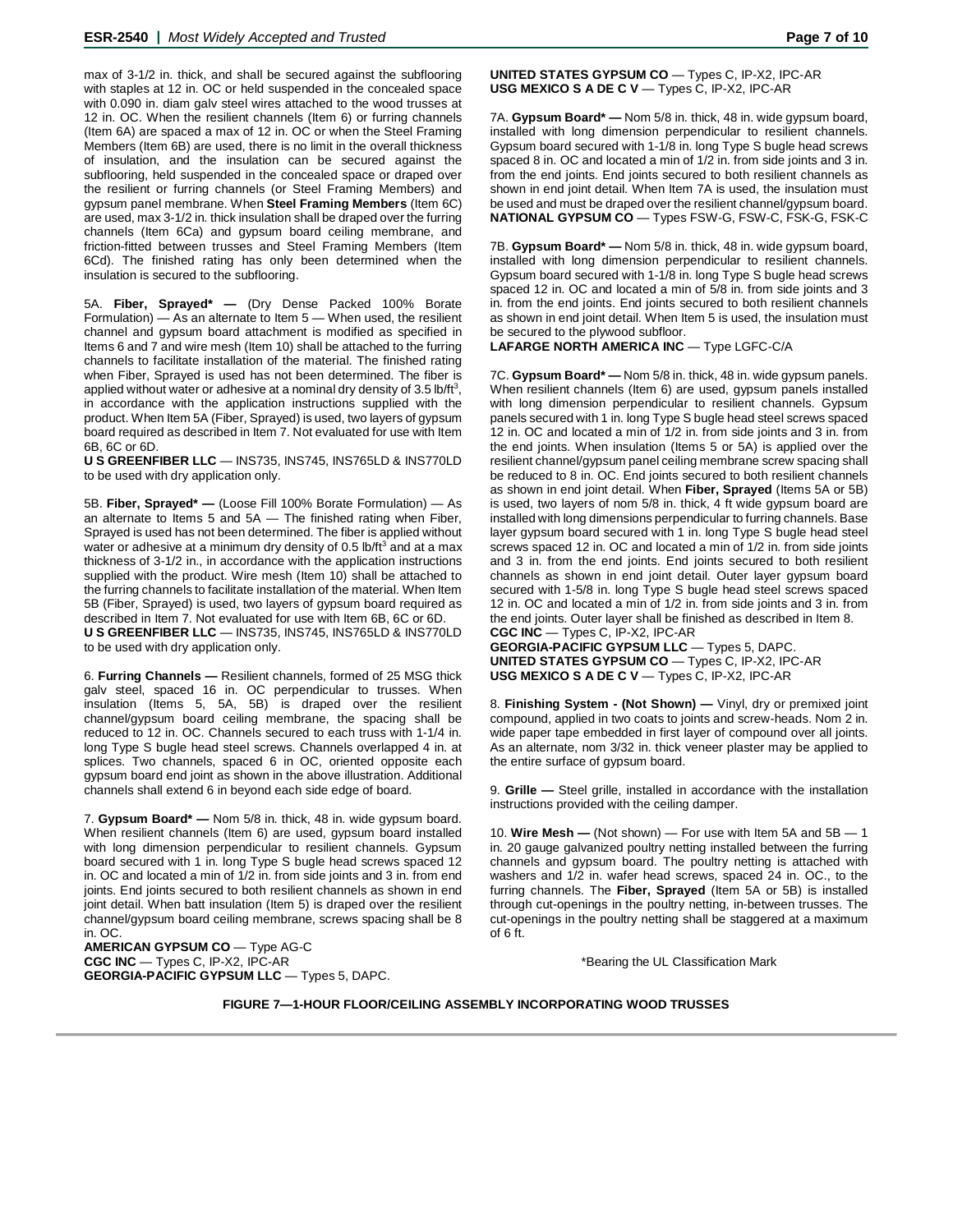

1. **Flooring System —** The flooring system shall consist of one of the following:

**Subflooring** — Nom 15/32 in. thick wood structural panels installed perpendicular to the joists with end joints staggered. Plywood or panels secured to joists with construction adhesive and No. 6d ringed shank nails, spaced 12 in. OC along each joist. Staples having equal or greater withdrawal and lateral resistance strength may be substituted for the 6d nails.

**Vapor Barrier - (Optional)** — Nom 0.030 in thick commercial asphalt saturated felt.

**Floor Mat Materials\* - (Optional)** — Nom 1/4 in. thick floor mat material loose laid over the subfloor. Maxxon Floor Primer to be applied to the surface of the mat prior to the floor topping placement. When floor mat material is used, min thickness of floor topping mixture is 1 in. Floor topping thickness a min 3/4 in. over Acousti-Mat I floor mat.

**MAXXON CORP** — Type Acousti-Mat I, Acousti-Mat II, Acousti-Mat II HP.

**Alternate Floor Mat Materials\*** - (Optional) — Nom 0.8 in. thick floor mat material loose laid over the subfloor with Crack Suppression Mat (CSM) loose laid over the floor mat material. Floor topping thickness shall be min 1-1/2 in.

**MAXXON CORP** — Type Acousti-Mat 3, Acousti-Mat 3 HP, Crack Suppression Mat (CSM), Maxxon Reinforcement (MR)

**Metal Lath** (Alternate to Crack Suppression Mat (CSM)) — 3/8 in. expanded galvanized steel diamond mesh, 3.4 lbs/sq yd loose laid over the floor mat material. Floor topping thickness shall be min 1-1/2 in.

**Alternate Floor Mat Materials\*** - (Optional) — Nom 0.4 in. thick floor mat material loose laid over the subfloor. Maxxon Floor Primer to be applied to the surface of the mat prior to the floor topping placement. Floor topping thickness shall be min 1 in.

**MAXXON CORP** — Type Enkasonic 9110, Enkasonic 9110 HP.

**Metal Lath** (Optional) — For use with floor mat materials, 3/8 in. expanded galvanized steel diamond mesh, 3.4 lbs/sq yd or Maxxon Corp. UL Classified Crack Suppression Mat (CSM) loose laid over the floor mat material. Floor topping thickness shall be min 1 in.

**MAXXON CORP** — Type Crack Suppression Mat (CSM), Maxxon Reinforcement (MR)

**Fiber Glass Mesh Reinforcement** — (Optional) — Maxxon Corp's "Maxxon Reinforcement (MR)" for use with or as an alternate to CSM or metal lath reinforcement, the materials consists of a plastic coated non-woven fiber glass mesh grid intended to suppress cracks in the Floor Topping Mixture.

**Alternate Floor Mat Materials\*** — (Optional) — Nom 0.2 in. thick floor mat material loose laid over the subfloor. Maxxon Floor Primer may be applied to the surface of the mat prior to the floor topping placement. Floor topping thickness shall be as specified under Floor Topping Mixture.

**MAXXON CORP** — Type Acousti-Mat LP-R

**Finish Flooring - Floor Topping Mixture\*** — Min 3/4 in. thickness of floor topping mixture having a min compressive strength of 1000 psi. Mixture shall consist of 3 to 7 gal of water to 80 lbs of floor topping mixture to 1.0 to 2.1 cu ft of sand.

**MAXXON CORP** — Types D-C, GC, GC 2000, L-R, T-F, CT

**Alternate Finish Flooring - Floor Topping Mixture\*** - Min 3/4 in. thickness of floor topping mixture having a min compressive strength of 1200 psi. Mixture shall consist of 4 to 7 gal of water to 80 lbs of floor topping mixture to 1.4 to 1.9 cu ft of sand.

**RAPID FLOOR SYSTEMS** — Type RF, RFP, RFU, RFR, Ortecrete

2. **Cross Bridging —** 1 by 3 in.

3. **Wood Joists —** 2 by 10 in., spaced 16 in. OC, firestopped. Spacing may increased to 24 in. OC when Item 7, Battens, are used.

4. **Batts and Blankets\* —** (Optional) — Glass fiber or mineral wool insulation bearing the UL Classification Marking as to Surface Burning Characteristics and/or Fire Resistance. - When the resilient channels (Item 5) are spaced 16 in. OC, the insulation shall be a max of 3-1/2 in. thick, and shall be secured against the subflooring with staples at 12 in. OC or held suspended in the concealed space with 0.090 in. diam galv steel wires attached to the wood trusses at 12 in. OC. When the resilient channels (Item 5) are spaced a max of 12 in. OC, there is no limit in the overall thickness of insulation, and the insulation can be secured against the subflooring, held suspended in the concealed space or draped over the resilient channels and gypsum panel membrane.

4A. **Loose Fill Material\* —** As an alternate to Item 5, when the resilient channels (Item 5are spaced a max of 12 in. OC - Any loose fill material bearing the UL Classification Marking for Surface Burning Characteristics. There is no limit in the overall thickness of insulation.

5. **Resilient Channels —** Nom 1/2 in. deep by 2-3/8 in. wide at the base and 1-3/8 in. wide at the face, formed from 0.020 in. thick galv steel. Installed perpendicular to the wood joists, spaced a max of 24 in. OC when no insulation is fitted in the concealed space. Otherwise, the spacing shall be as specified under Item 4 or 4A. Two courses of resilient channel positioned 6 in. OC at gypsum panel butt-joints (3 in. from each end of panel). Channels oriented opposite at panel buttjoints. Channel splices overlapped 4 in. beneath wood trusses. Channels secured to each truss with 1-1/4 in. long Type S screws.

6. **Gypsum Board\* —** Nom 5/8 in. thick, 48 in. wide gypsum panels. When resilient channels (Items 5) are used, gypsum panels installed with long dimension perpendicular to resilient channels. Gypsum panels secured with 1 in. long Type S bugle head steel screws spaced 12 in. OC and located a min of 1/2 in. from side joints and 3 in. from end joints. End joints secured to both resilient channels as shown in end joint detail. **CGC INC** — Types C, IP-X2, IPC-AR. **GEORGIA-PACIFIC GYPSUM LLC** — Types 5, DAPC **UNITED STATES GYPSUM CO** — Types C, IP-X2, IPC-AR. **USG MEXICO S A DE C V** — Types C, IP-X2, IPC-AR.

7. **Battens —** Nom 6 by 22-1/2 by 5/8 in. thick pieces of gypsum board (Item 6) centered under subfloor joints and fastened with staples spaced 7 in. OC along each edge. Staples formed of 16 SWG (0.062 in. thick) steel with 1-1/8 in. legs and 1/2 in. crown, driven flush with gypsum board batten strips. The battens and staples are optional when the finish flooring consists of **Floor Topping Mixture\***.

8. **Finishing System —** (Not shown) - Vinyl, dry or premixed joint compound, applied in two coats to joints and screw-heads. Nom 2 in. wide paper tape embedded in first layer of compound over all joints. As an alternate, nom 3/32 in. thick veneer plaster may be applied to the entire surface of gypsum panels.

\*Bearing the UL Classification Mark

**FIGURE 8—1-HOUR FLOOR/CEILING ASSEMBLY INCORPORATING WOOD JOISTS**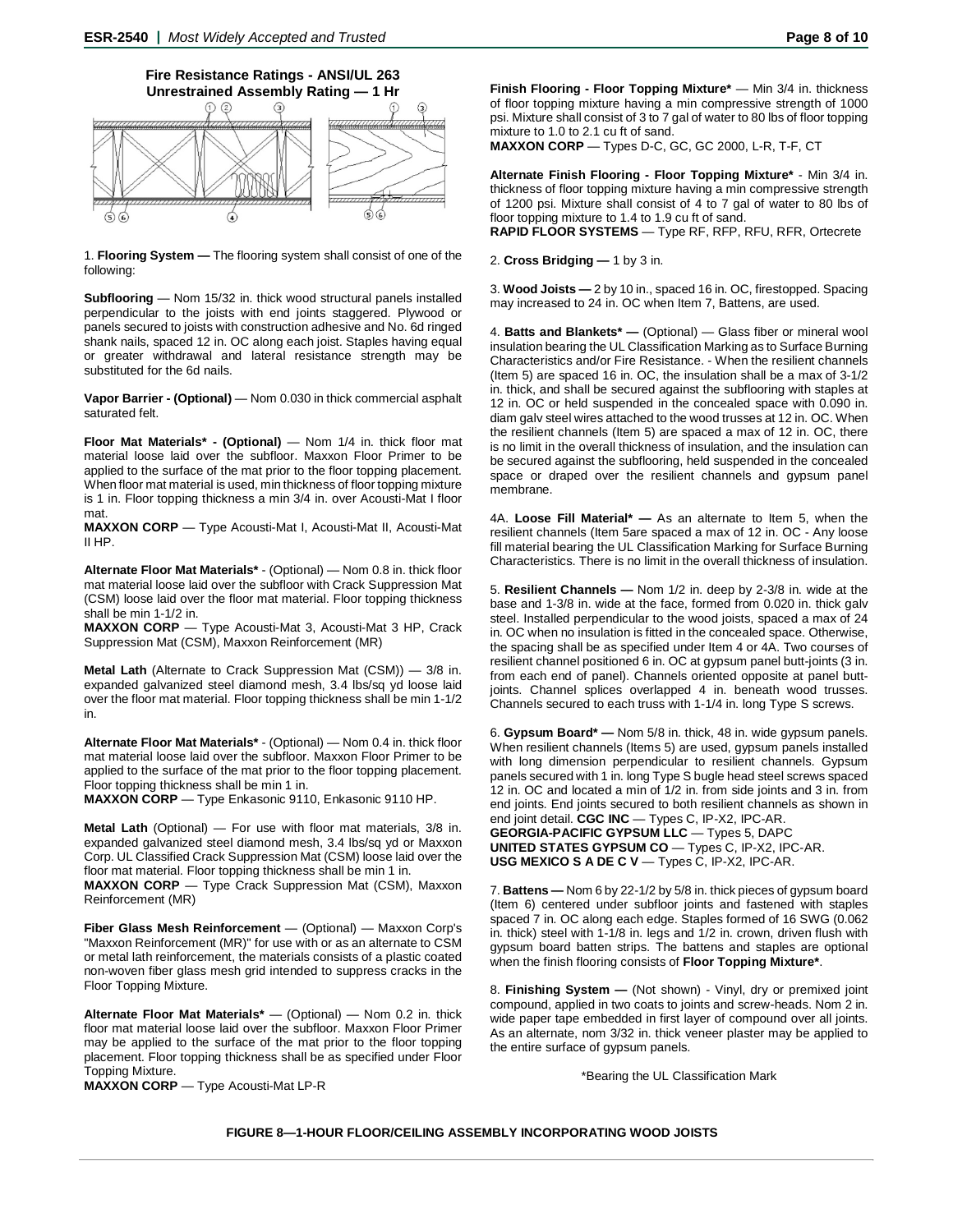#### **Fire Resistance Ratings - ANSI/UL 263 Unrestrained Assembly Rating — 1 or 2 Hr.**



1. **Steel Deck —** Min 9/16 in. deep, 22 MSG galv corrugated fluted steel deck. Overlapped one corrugation at each side and attached to each joist with 3/4 in. long #10-16 TEK screws 10 in OC max.

2. **Floor Topping Mixture\* —** Compressive strength to be 3000 psi min. Minimum thickness to be 1 in. as measured from the top plane of the deck or the top plane of the Floor Mat Material\*. Refer to manufacturer's instructions accompanying the material for specific mix design. An acrylic provided by the floor-topping manufacturer shall be applied to the steel deck prior to the installation of the floor topping mixture at a maximum application rate of 300 ft<sup>2</sup>/gallon. Minimum 1-1/2 in. thickness as measured from the top of the mat, to be applied, when Acousti-Mat SD is used. **MAXXON CORP** — Types D-C, L-R, CT

**MAXXEXTERIOR LLC** — Type D-CM

**RAPID FLOOR SYSTEMS** — Types RFU, Ortecrete

2A. **Floor Mat Materials\* —** (Optional) - Not Shown - Min 0.25 in. to max 0.8 in. thick floor mat material loose laid over the crests of the steel deck. Flutes of the steel deck to be filled with Floor Topping Mixture\* prior to the application of the Floor Mat Materials\*. Minimum 1 in. with Acousti-Mat I.

**MAXXON CORP** — Acousti-Mat I, Acousti-Mat II, Acousti-Mat II HP, Acousti-Mat 3, Acousti-Mat 3 HP, Enkasonic 9110, Enkasonic 9110 HP.

**Alternate Floor Mat Materials\*** - (Optional) - Not Shown — Nom 0.2 in. thick floor mat material loose laid over the crests of the steel deck. Flutes of the steel deck to be filled with Floor Topping Mixture\* prior to the application of the Floor Mat Materials\*.

**MAXXON CORP** — Type Acousti-Mat LP-R

**Alternate Floor Mat Materials\*** - (Optional) - Not Shown — Nom 0.80 in. thick floor mat material loose laid over the crests of the steel deck. Minimum 1-1/2 in thick floor topping mixture applied over the floor mat.

#### **MAXXON CORP** — Type Acousti-Mat SD

3. **Steel Joists —** C-shaped, galvanized steel sections, 9-1/4 in. min depth with 1-7/8 in. min. flanges and 1/2 in. min. stiffening flanges. The web of each joist may be provided with maximum 6-1/4 in. high by 9 in. long oval knockouts at the joist mid-depth. Knockouts spaced 48 in. OC minimum. The minimum coated steel thickness shall be 0.055 in. The minimum yield strength of the steel shall be 50 ksi. Joists spaced max 24 in. OC. Joists attached to joist rim with three 3/4 in. long self-drilling #10-16 TEK screws through tab to the outside of the web. At joist rim splices bearing on supports, joists rims are connected using an overlapping section of a 12 in. long splice plate (a joist piece), with four 3/4 in. long self-drilling #10-16 TEK screws to each rim piece.

3A. **Steel Joists —** As an alternate to Item 3 - C shaped galvanized steel sections with min 8 in. deep, min 1-9/16 in. flanges and min 3/8 in. min. stiffening flanges, fabricated from min No. 16 MSG galv steel with a min yield strength of 33 ksi. When the clear span is a max of 8 ft and when fabricated from min No. 18 MSG, the min depth is 6 in. The web of each joist may be provided with circular or oval knockouts at the joist mid-depth. Knockouts spaced min 48 in. OC. Joists spaced max 24 in. OC. Joists attached to joist rim with three 3/4 in. long selfdrilling #10-16 TEK screws through tab to the outside of the web. At joist rim splices bearing on supports, joists rims are connected using an overlapping section of a 12 in. long splice plate (a joist piece), with four 3/4 in. long self-drilling #10-16 TEK screws to each rim piece.

4. **Joist Bridging —** Not shown — Installed immediately after joists are erected and before construction loads are applied. The bridging consists of min 1-1/4 in. deep, 2-3/4 in. wide and 21-3/4 in. long, formed galvanized steel installed in a staggered formation a maximum of every 8\' along the joist span. Bridging secured to joist bottom flange with one 3/4 in. long self-drilling #10-16 TEK screw at each end tab. Minimum coated steel thickness for bridging is 0.048 in. Solid blocking must be provided in the two end joist bays and a maximum of 8 ft. OC (every 4 joist spaces). Solid blocking consisting of cut to length joist sections secured to the joists with clips. Clips are min 4 in. by 1-1/2 in. by 7 in. long, 0.054 in. thick, 50 ksi yield strength and secured with two 3/4 in. long self-drilling #10-16 TEK screws per leg.

5. **Resilient Channels —** 1/2 in. deep, 2-1/4 in. wide formed of 26 MSG galv steel with a 1 in. fastening surface, spaced 12 in. OC perpendicular to joists. Channel splices overlapped 5 in. beneath steel joists. Channels secured to each joist with 1/2 in. Type S-12 pan head screws. Channels oriented opposite at wallboard butt joints (spaced 6 in. OC) as shown in the above illustration.

5A. **Alternate Steel Framing Members —** (Not Shown) - **For 1 Hr Rating Only.** - As an alternate to Item 5, main runners, cross tees, cross channels and wall angle as listed below:

a. **Main Runners —** Nom 10 or 12 ft long, 15/16 in. or 1-1/2 in. wide face, spaced 4 ft. OC. Main runners suspended by min 12 SWG galv steel hanger wires spaced 48 in. OC. Hanger wires to be located adjacent to main runner/cross tee intersections. Hanger wires inserted through holes drilled through web of joists and twist-tied.

b. **Cross Tees —** Nom 4 ft long, 1-1/2 in. wide face, installed perpendicular to the main runners, spaced 16 in. OC. Additional cross tees or cross channels used at 8 in. from each side of butted gypsum panel end joints. The cross tees or cross channels may be riveted or screw attached to the wall angle or channel to facilitate the ceiling installation.

c. **Cross Channels —** Nom 4 or 12 ft long, installed perpendicular to main runners, spaced 16 in. OC.

d. **Wall Angle or Channel —** Painted or galv steel angle with 1 in. legs or channel with 1 in. legs, 1-9/16 in. deep attached to walls at perimeter of ceiling with fasteners 16 in. OC. To support steel framing member ends and for screw-attachment of the gypsum panel.

**CGC INC** — Type DGL or RX. **USG INTERIORS LLC** — Type DGL or RX.

5B. **Alternate Steel Framing Members —** (Not Shown) - As an alternate to Item 5, main runners, cross tees, and wall angle as listed below. Steel framing members shall be suspended min 5 in. below bottom of structural steel members. :

a. **Main Runners —** Nom 12 ft long, spaced 4 ft. OC. Main runners suspended by min 12 SWG galv steel hanger wires spaced 32 in. OC. Hanger wires to be located adjacent to main runner/cross tee intersections. Hanger wires inserted through holes drilled through web of joists and twist-tied. The main runners may be riveted or screw-attached to the wall angle or channel to facilitate the ceiling installation.

b. **Cross Tees —** Nom 4 ft long, installed perpendicular to the main runners, spaced 16 in. OC. Additional cross tee required at each gypsum board end joint with butted end joint centered between cross tees spaced 8 in. OC. The cross tees may be riveted or screw attached to the wall angle or channel to facilitate the ceiling installation.

c. **Wall Angle or Channel —** Painted or galv steel angle with 1 in. legs or channel with 1 in. legs, 1-9/16 in. deep attached to walls at perimeter of ceiling with fasteners 16 in. OC. To support steel framing member ends and for screw-attachment of the gypsum panel. **ARMSTRONG WORLD INDUSTRIES INC** — Type DFR-8000

6. **Gypsum Board\* —** Nom 5/8 in. thick, 48 in. wide gypsum panels installed with long dimension perpendicular to resilient channels and side joints centered between joints. Gypsum panels secured with 1 in. long Type S bugle-head screws. Screws provided 1-1/2 and 4 in. and from side edges of the board 8 in. OC in the field.

**CGC INC** — Types C, IP-X2, IPC-AR **GEORGIA-PACIFIC GYPSUM LLC** — Types 5, DAPC **NATIONAL GYPSUM CO** — Type FSW-C, FSK-C **UNITED STATES GYPSUM CO** — Types C, IP-X2, IPC-AR **USG MEXICO S A DE C V** — Types C, IP-X2, IPC-AR